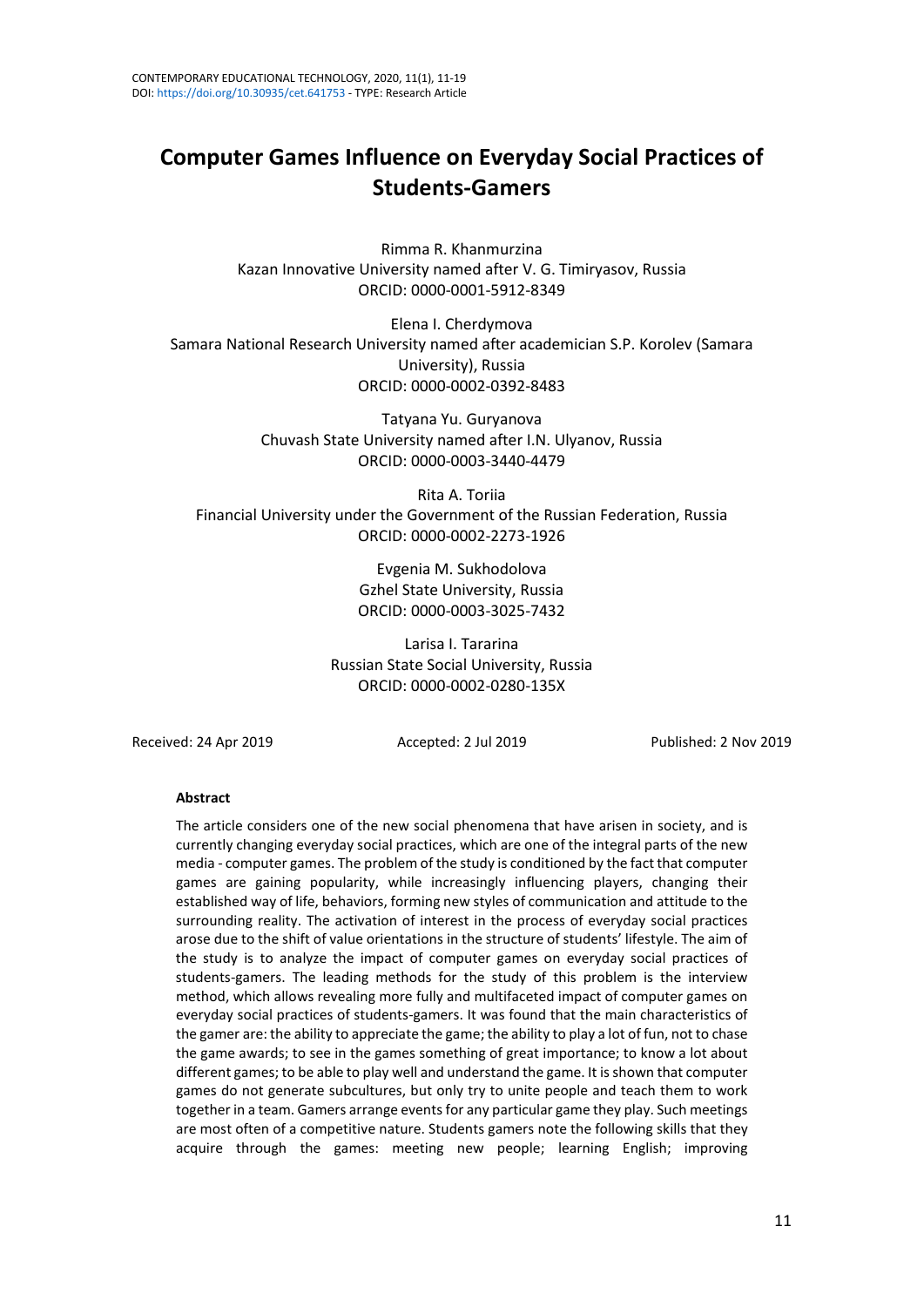communication skills; interesting stories; historical moments; military Affairs (weapons, equipment, military battles, etc.); myths and legends of different world cultures. The practical significance lies in the fact that the data obtained in the work can be used in social psychology, age psychology, psychology of work, sociology, as well as for further theoretical development of this issue.

*Keywords: students, computer games, gamers, social practices*

#### **INTRODUCTION**

For the new digital generation, computer games are becoming a part of everyday social reality. This kind of fact could not be left without due attention by researchers of different spheres of scientific activity. Many psychologists, cultural scientists, philosophers and sociologists are studying the impact of computer games on computer players (gamers), plunging into the investigated field deeper. The 2000s were the decade in which the changes affected not only our audience perception of games, but also how the gameplay itself was worked out. Multiplayer online games and access technology to them, providing a way to access the joint game over the Internet, pointed to the further trajectory of the games, where the game over the Internet has become a major focus.

Over its forty-year history of computer games in recent years, they are gaining increasing popularity. First of all, this is due to the fact that in 2011 the USA government and the American national Foundation for the arts officially recognized computer games as an art form along with cinema, music, painting, literature, etc., and in many Western countries, eSports tournaments are held annually (Savchuk, 2014).

Young people, mostly the audience of the gaming industry, are immersing in new virtual spaces, where there are their own norms and rules of conduct. The amount of research conducted in the field of studying the impact of computer games on young people, proves the importance and significance of this area of scientific interests. For example, psychologists say that the virtual computer world, which is mostly hostile to the player, provokes him to an aggressive confrontation with this world. Thus, games teach a gamer to model the behavior of *attack and defense*. At the same time for following these rules, the player receives bonuses and incentives from the game, which also serve as levers motivating to further gameplay (Borytko, 2002; Buglak, 2013; Cherdymova et al., 2019; Korneeva, 2004; Shlimovich, 1998). The impact of computer games on the everyday social practices of gamers is great. They become an integral part of the gamer's life, which can transfer elements of the game model of behavior into real life. In order to understand who gamers are and what impact computer games can have on them, you need to first consider the concept of *everyday social practices* (Fomicheva, Shmelev & Burmistrov, 1991; Pleshakov & Namestnikov, 2013; Shapkin, 1999; Volkov, 1997).

According to Zborovsky's (2007) definition, social everyday practices are understood as the lifestyle, features and characteristic features of each person's behavior, both in everyday life and in its specific situations. In continuation of this idea, Shugalsky (2012) writes that practices determine the way of thinking and behavior in accordance with the indicators of accessible and inaccessible (that *for us* and *not for us*), thereby forcing social actors to adapt to the present and future.

It follows from this that social practices are fickle and changeable, thus becoming the subject of the study of social processes. Individuals, performing appropriate actions, are able to change and transform the social space around them. This applies to both long-term practices of behavior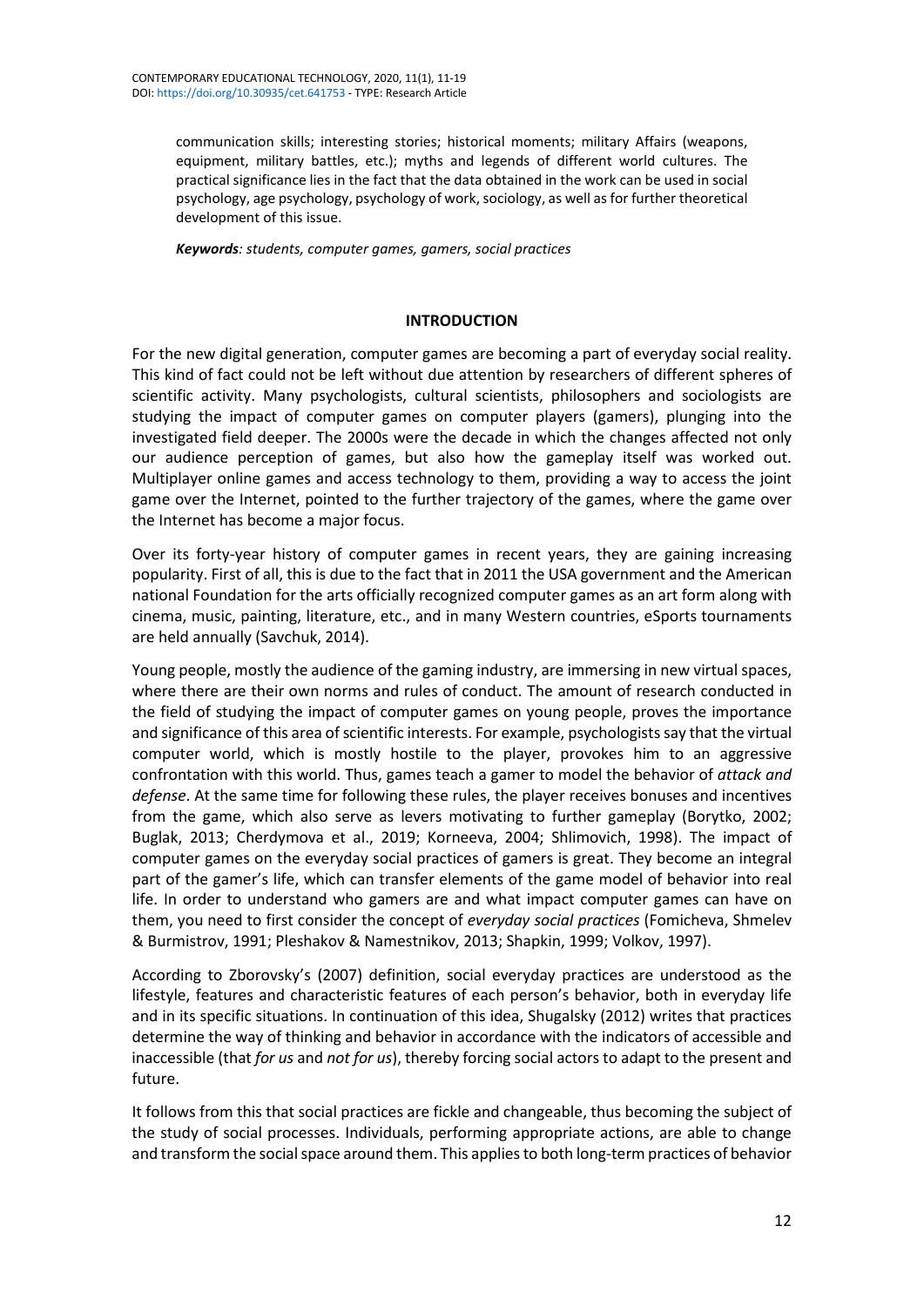and every day, habitual, ordinary actions that do not require explanation and often seem insignificant, ordinary or simply illogical (Butenko, 2001; Cherdymova et al., 2018; Dobrenkov & Kravchenko, 2001; Korbut, 2009; Reznick, 2008).

For the emergence of any social practice, it is natural to have their own characteristics, based on the causes and prerequisites. We cannot always correctly predict the motives of the action, but we can always say that social practices are unique in their structure depending on the manner and implementation of their execution.

Therefore, social practices can be social behavior based on everyday ordinary knowledge and have sacred, unconscious experience. Anthropological philosopher focuses on the fact that practice is the whole set of produced actions, but it is not noticed either because of unproblematic nature, or considering it an external manifestation of something hidden behind it - consciousness, thinking, cognitive processes, etc. (Wittgenstein, 1994). The problematic situation of practices in real life arises only when they are born based on new, non-standard situations. Usually, the subject of social processes acts out of habit, automatically, but if the subject of interaction somehow changes, it immediately becomes the object of human attention.

Social practices in the sociological approach are revealed by three parameters: a set of accepted in the culture (traditional) ways of activity, skills of handling various objects; thinking or action *out of habit*, following the rule, behavior that has a ritual character; private social institutions (Boleskina, 2002; Cherevko, 2010; Gutman, 2009; Karpenko, 2005; Parking, 2015). Taking into account all the explanations of everyday practices, we conclude that any action committed by an individual in society, acquires the meaning of social.

Social practices are a process of actions that is spatially and temporally contextual and ensures the unity of subjective and objective aspects (Alisov et al., 2018; Cherdymova et al., 2018, 2019; Sorokoumova et al., 2019). Therefore, if the social action is repeated repeatedly and has natural features, it receives a criterion and classification in the structure of habitus, acquiring the status of the usual, every day. Thus becoming a daily practice of social behavior.

### **MATERIALS AND METHODS**

The focus of research has shifted to the students-gamers. The object was young people aged 18 to 25 years. The decision to take for the object of study of respondents the student youth was due to the fact that this group has a socio-psychological maturity and the ability to analyze their activities more deeply and in more detail - in contrast to the adolescent.

The criteria for the selection of respondents were:

- Student youth;
- Self-identification of the student himself as a computer player *gamer*;
- Frequency of stay in the game space (from daily to two or three times a week).

Students have self-reflection, allowing them to analyze their actions and the results of decisions, including gameplay.

The player's weekly stay in the game space (from daily to twice a week) is able to tell us that computer games are an integral part of his/her daily reality and part of his/her lifestyle.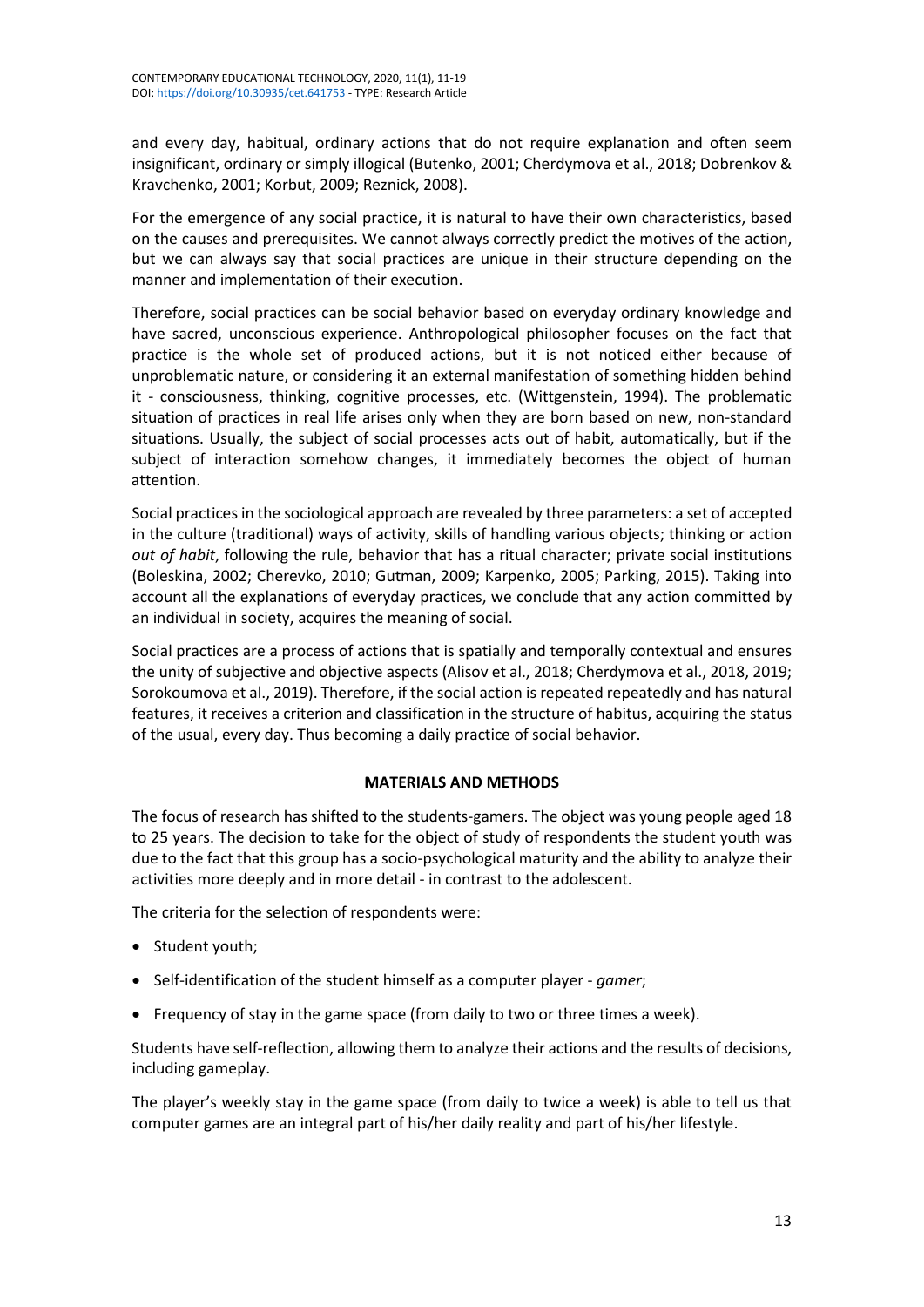At the same time, casual games with which gamers can interact were excluded from the list of games. Casual computer games are gaming programs designed for an unlimited number of Internet users. These are simple games in their content and do not require special game mechanics. Casual games usually have a small size: from five to 50 MB, which allows them to be an application to the operating system of the computer or installed on the platform of social networks. These games are played on a case-by-case basis and include all sorts of game genres. We considered it necessary to exclude this type of games from the criteria for the selection of gamers, because these games are played on a case-by-case basis and their goal isthe time waste. They do not involve large time-consuming. One of these games are games: *Klondike, Checkers, Three in a row* and many others.

The games that gamers play are the complete opposite of casual. They include the plot, the heavy weight of the game program (sometimes-reaching up to 50 GB), due to the high requirements for gameplay, and high requirements for components of the computer. This applies to both single-player games and online (network) games.

Research tasks:

- − To identify the degree of involvement of students-gamers in computer games.
- − To analyze the influence of social environment (reference groups) on the involvement of students in gaming.
- − To establish the impact of computer games on social skills and behavior models of studentsgamers?

The study was conducted in four stages.

The first stage was a theoretical acquaintance with the community of computer players. In addition, there was a need to compile a dictionary of terms, words and expressions most often used by gamers that helped the interviewer to better understand the respondents.

At the second stage, an interview guide with computer players was compiled. This allowed us to expand our understanding of the students-gamers and the specifics of the subject we are studying. Based on these interviews, the tool for interviewing experts was adjusted.

The third stage was the collection of primary information and its processing.

The fourth and final stage was based on the interpretation of the data obtained in accordance with the objectives and to deduce based on them the results of our research.

### **RESULTS**

During the interviewing of students-gamers, there were a number of problematic issues. First, it should be noted that there were difficulties in finding students as gamers. There was a slang barrier in the understanding of the Central term of the study - *gamer*. Potential respondentsgamers do not call themselves by this term, using the more familiar to them the word *computer player*. Secondly, there is a slang barrier. Namely, the frequent use of terms that are intended for inside the game space. Although, despite this, during the interview, the number of such words and expressions, as a rule, was minimized by students.

A completely new phenomenon for the researchers was the use by students of a number of slang words and expressions characteristic of the gamer's vocabulary, as well as emphasizing their belonging to this community and enthusiasm for this type of activity, but not contributing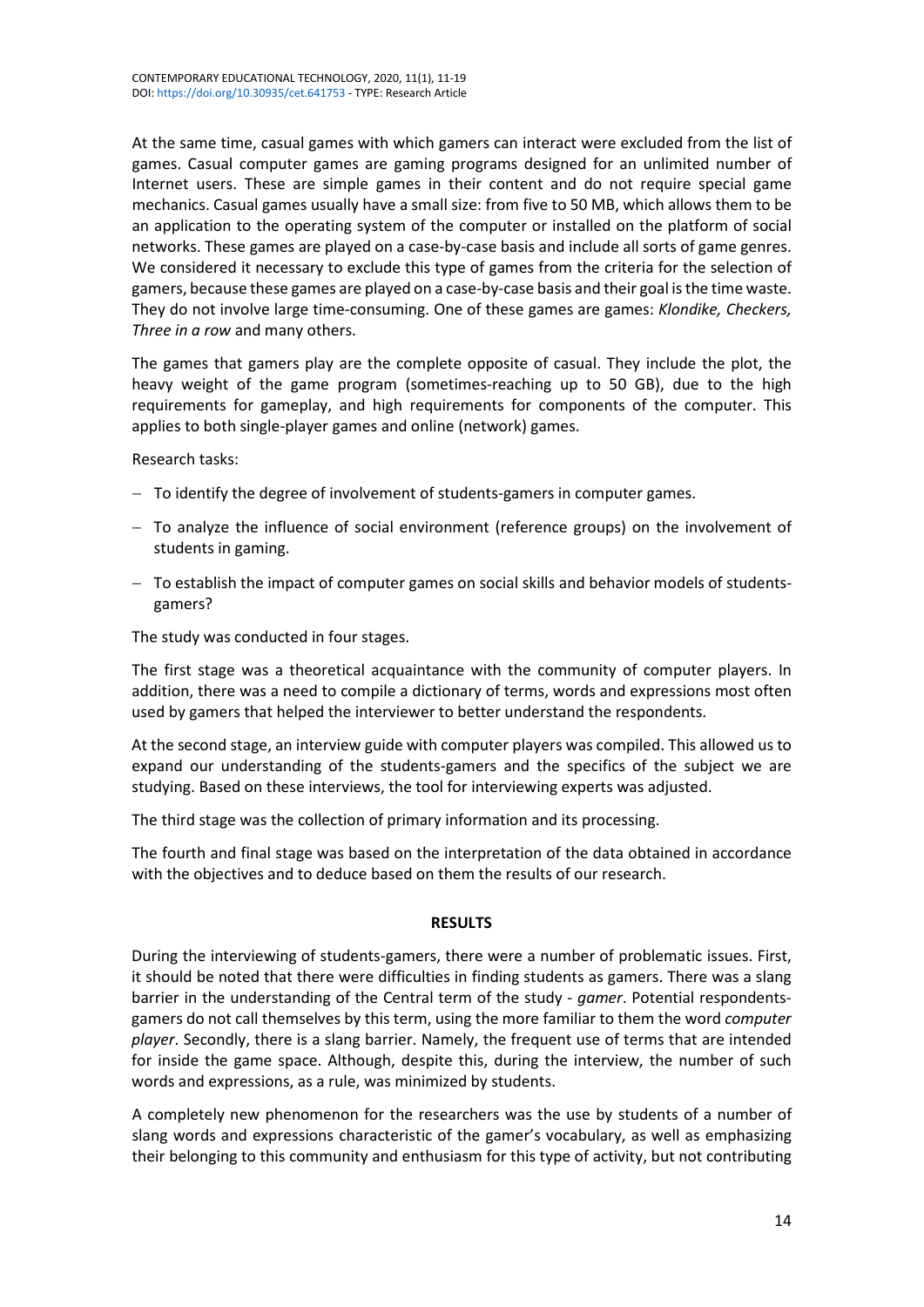to a clear, specific and complete perception of the information received by the researchers. A favorable moment for the researchers was the presence of a positive attitude of respondents and experts to a given research topic. As it became known during the interview, students-gamers play both online and in single-player games, almost in equal degree. For this reason, it is almost impossible to determine which games affect gamers' everyday social practices. Each of the gamers noted that he played computer games from daily stay up to 2-3 times a week: respondents reported that they played daily (7%); every other day (2%).

At the same time, 13% of respondents, mainly those players who spend their time in the game world every day and partially every other day, claim that they can play for 3-4 hours in one day. Five percent of gamer students can spend five or more hours a day in the game space. Only 2% assured that they play no more than two hours a day, arguing their answer temporary by lack of time, but they play every day. It is impossible to become a gamer overnight. To understand that the game lover becomes a gamer, you can only after a few years. This is how students mark their age at which they started playing computer games - when they were 4-6 years old, or when they were in primary school.

All respondents call themselves gamers, but the wording of the answers to the question "Who are gamers?" always were different. Therefore, it was possible that the main characteristics for the gamer are what he should: be able to appreciate the game; have a lot of fun to play, not to chase the game awards; see in the games something of great importance; know a lot about different games; be able to play well and understand the game.

Students -gamers form both virtual and real communities. According to respondents, virtual communities are formed only based on online games. The means of communication in online games is a game chat and programs that support voice communication. Respondents note that, getting acquainted with other players in an online game, they have "a lot of friends in real and virtual life", and the subject of conversation can be not only a discussion of the gameplay, but also any other topic that affects players: "we communicate absolutely on all topics that concern us, while spending time playing"; "Communicate every day, discuss: politics, society, music, series, events in each other's life and of course the game."

Virtual space teaches gamers to be united and help each other in reality: "the Game is a game; I propose to open only to those who I really trust, and therefore meet. I communicate often, they became for me those who can listen and support morally, unlike a family". As it turned out, computer games do not generate subcultures, but only try to unite people and teach them to work together in a team. Gamer students arrange activities for any particular game they play. Such meetings are most often of a competitive nature. Trying to expand the circle of communication in their interests through such activities.

The gaming real community of gamer students is now beginning to develop more actively in real space. This is most often due to the removal of eSports to a more popular level in society.

According to the information received from the students-gamers, communities break up because: the interest in the game is lost; not enough time in reality. There are many barriers for gamers to communicate in reality "…Everyone is busy with their own Affairs and concerns." Students-gamers do not have enough communication, network games help players to get closer: "...I prefer to argue and discuss different topics, learn a lot, "feel that I am not alone" - helps to feel needed, meaningful, useful. Hobbies can affect a person, but not games."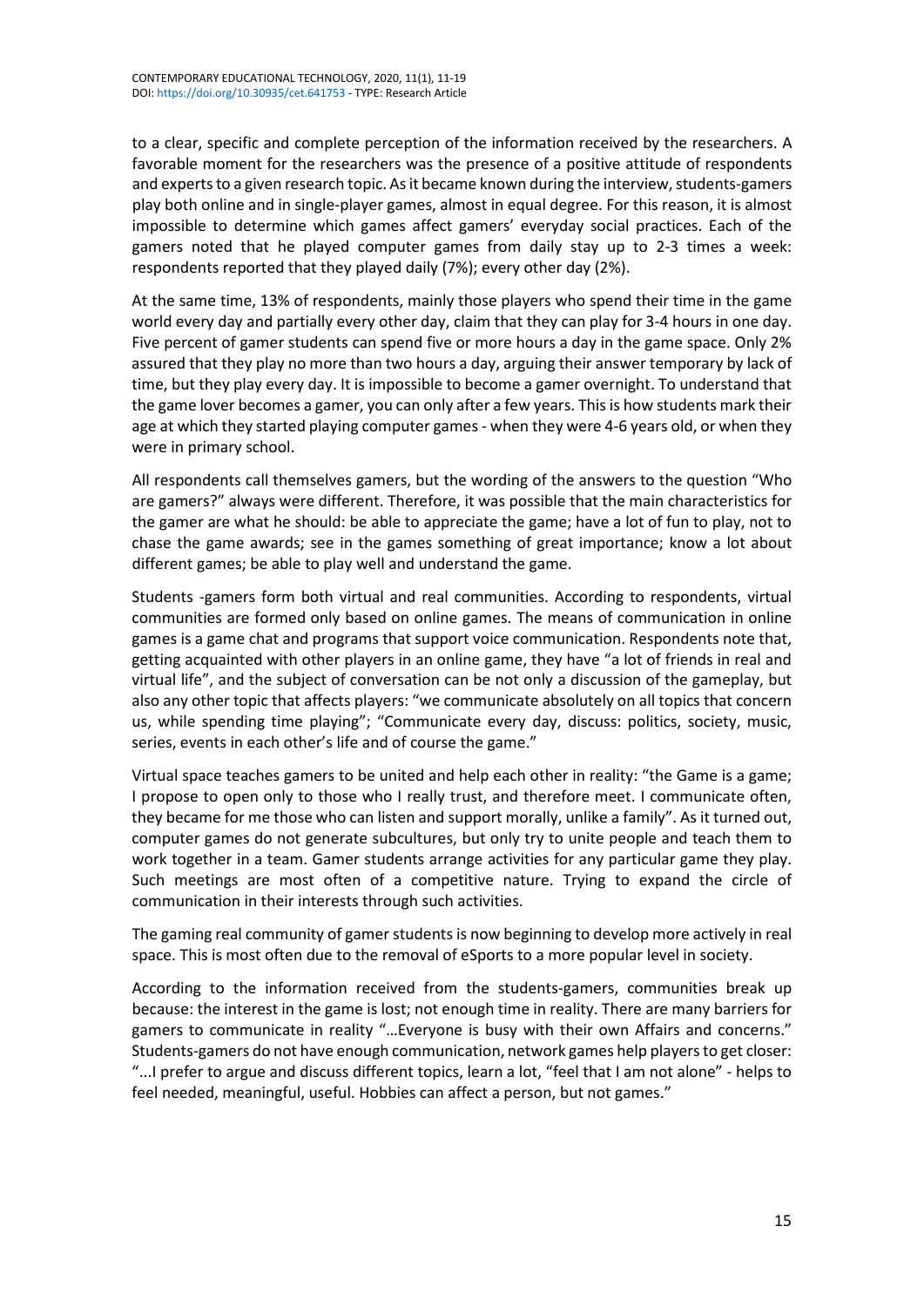Through the Internet, it is easier to look for friends with the same interests: "Already directly in the game I'm looking for friends for myself, and if it's nice to communicate with a person, you can meet him/her in reality."

At the same time, there is another aspect: "If you do not know how to communicate in reality, it does not mean that you will become a good interlocutor in the game. The game is a part of real life, it only requires less conditions."

Students gamers are attracted to computer games by the following aspects: the plot (history of the universe); the atmosphere in the game; interactivity; colorful characters; freedom of action; anonymity; openness; the acquisition of gaming experience; the ability to play other roles; interesting spending of time; interesting quests(in-game tasks); beautiful graphics; competition; possibility to learn to communicate.

For most respondents, computer games are a means of recreation, pleasant pastime on a par with movies and books: "...rest from reality, they allow themselves to feel freer, more sociable, share with friends on the game their new experiences".

Almost all gamers have ever dreamed to learn how to create computer games (write scripts or music to them and study the simulation of virtual space): "of Course! I still do not cease to invent their characters, in the hope that someday the designers of gaming companies will notice them and buy the license to the right (enthusiastically and confidently). However, in the end, most concluded that "a long time ago, but later abandoned this idea" and it is not feasible desires. For gamers, this is only a dream, because they cannot find application in real life such skills and the lack of motivation affects.

Only 53% of respondents from the entire sample confirmed that they used gaming slang outside the game space and quote characters. Of them, five used elements of attributes. It is worth noting that 85% of these students were girls: "Yes, I constantly quote phrases from games, gesture and copy their facial expressions, as well as elements of appearance and attributes.

Computer games are not only a pleasant pastime for gamers, but also help to learn something new. Student gamers note the following skills that they acquire through the games: meeting new people; learning English; improving communication skills; know interesting stories; learn historical moments; learn military Affairs (weapons, equipment, military battles, etc.); know myths and legends of different world cultures.

Seventy-five percent of gamer students noticed that computer games had a big impact on their daily routine. Only if you go to bed very late. Nevertheless, its change in attitude to real life noted only 12% of students, which again were girls.

## **DISCUSSIONS**

We concluded that for a gamer student computer games become a part of everyday reality. The world of computer games is very large and diverse, forcing painstakingly, continuously to be acquainted with all the nuances, rules, and patterns of behavior. In addition, it takes quite a lot of time. Therefore, to become a gamer you need to get involved in games from an early age, when you have most of your free time. Only then, a person is aware of him/herself as a gamer, when his/her gameplay smoothly flows from the amount of time spent into the quality and skill of the game.

Gamer enters into adult student life and he/she does not have as much time to devote to games as before.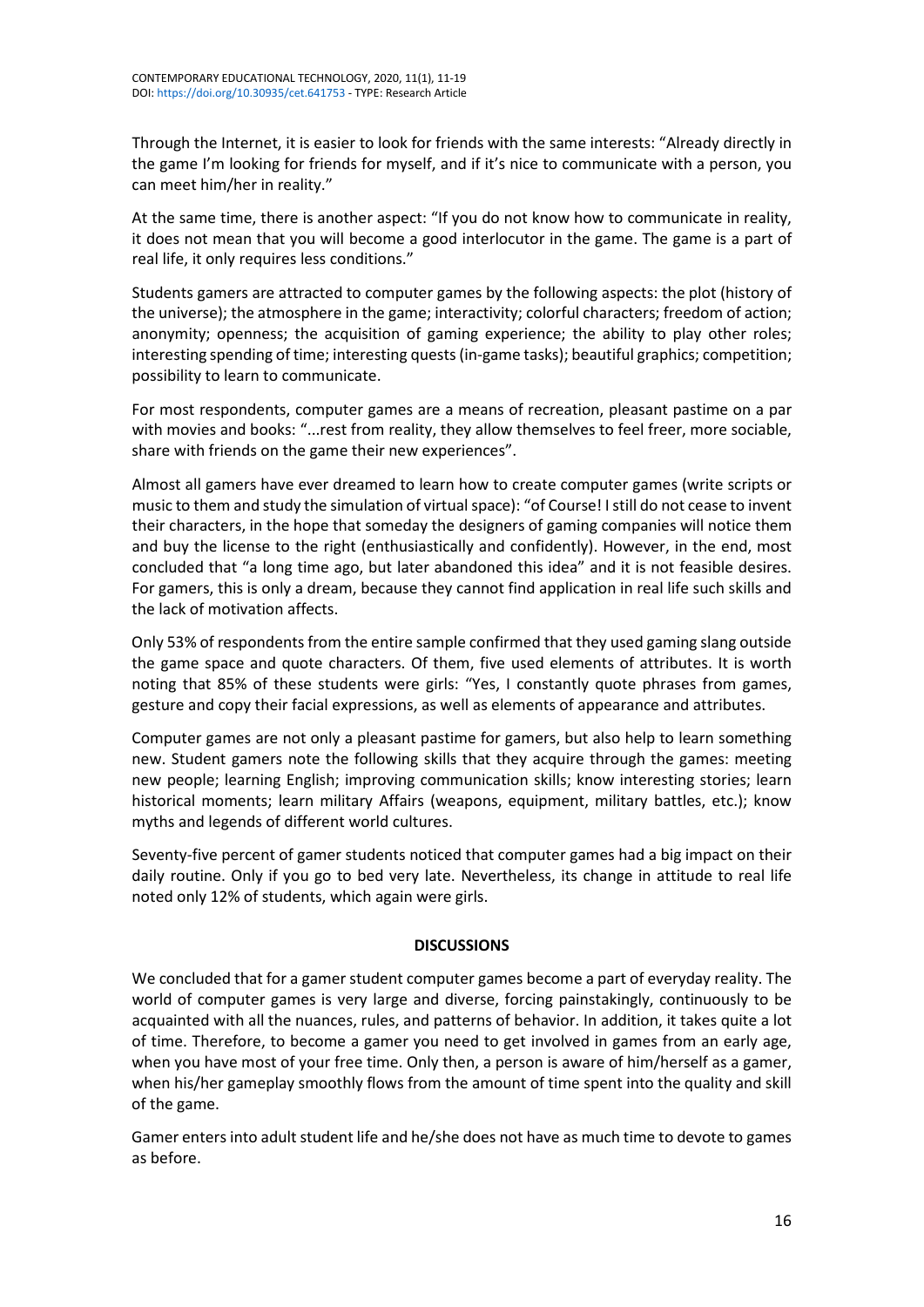Excessive enthusiasm for computer games at an early age sometimes contributes to the alienation of the gamer from the real social world, which can greatly disturb the parents, but at the same time, the parents themselves or close circle becomes the initiator of the child's introduction to the gameplay.

Often, the student-gamer can have enough emotions from communication in the gaming space because other invisible interlocutors share common interests. However, thanks to the common interest, these same virtual communities of gamers can become a very real practice when real tournaments are held for a certain game, or when players manage to find real communication, bypassing such important reasons as: the geographical remoteness of players from each other and the lack of free time.

Computer games help students-gamers to learn to appreciate the friendship and support of friends, learn a lot and get away from the daily routine, feeling in a new, interesting role.

Gamers often possible to distinguish on the game slang. However, this is not always the case, because in youth people are less trying to differ from other people in the same society.

### **CONCLUSION**

The impact that computer games have on the everyday social practices of gamers, are reflected by the players themselves only if they began to get acquainted with the games in adolescence. Most of the respondents do not notice this, because they started playing from an early age (4- 10 years) and games have become part of their daily reality. Most often at the beginning of the game, they can greatly affect the novice player, especially at an early age. Gamers note that they are attracted to the colorful world of games, the ability to communicate freely, to try out another new role and become successful by winning the game or earning some insignia for your game character.

Online games contribute to the manifestation of communication skills in reality. Participants of online games try to transfer their virtual communities from the game space to the real world. If the experts noted that the main reason for the emergence of gaming communities in reality is the reason for meeting with like-minded people in the game, the gamers themselves are placing more emphasis on the competitive aspect.

Game-addiction is a major and particularly important negative consequence of gaming activities. The players have a substitute for the real world on the virtual with all its rules and regulations. All socialization comes to naught, because of what the players fall out of society as a person. Experts advise parents of such children to understand the reasons for their stay in the gaming space, and then understand what the virtual world is more attractive present.

Student gamers note that computer games still have a positive impact on players, helping them to develop self-reflection, develop communication skills and master the speed of reaction. Of the negative experts, note the departure from reality or the manifestation of isolation, low sociability of gamers, as well as the narrow focus of their interests. Students-gamers see the negative consequences only in the lack of their personal time.

### **REFERENCES**

Alisov, E. A., Cherdymova, E. I., Trubina, G. F., Yakushev, A. N., Zhdanov, S. P., Popova, O. V., & Kobzar-Frolova, M. N. (2018). Study of Dominant Type of Student Ecological Focus. *Ekoloji 27*(106), 357-362.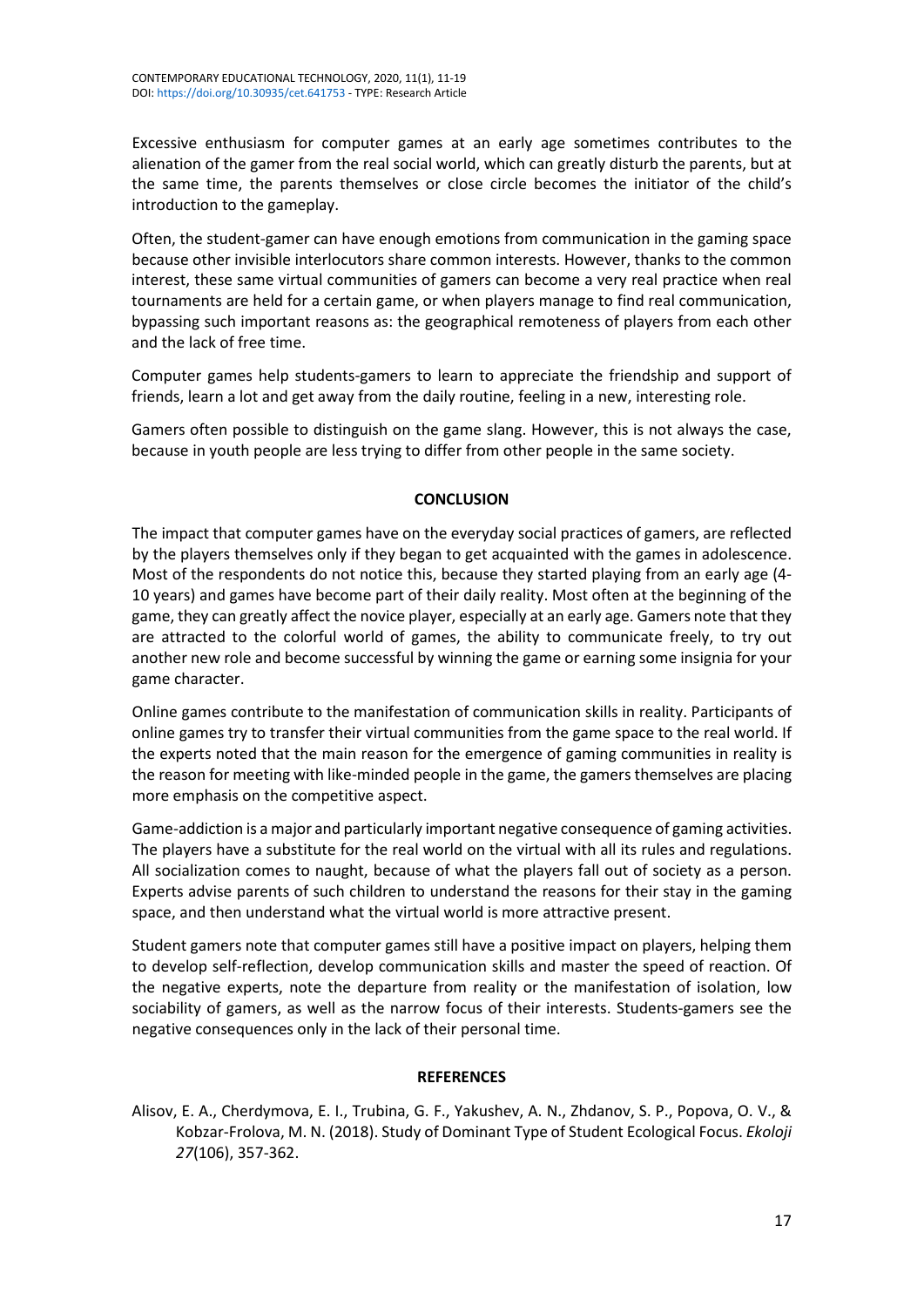Borytko, N. M. (2002). Leisure in education space. *Extracurricular, 6*, 15-22.

- Buglak, S. S. (2013). *The Invasion of computer game language into the reality desert. Media philosophy IX. Languages of media philosophy*. St. Petersburg: Publishing house of Russian Christian Humanities Academy.
- Cherdymova, E. I., Afanasjeva, S. A., Parkhomenko, A. G., Ponyavina, M. B., Yulova, E. S., Nesmeianova, I. A., & Skutelnik, O. A. (2018). Student ecological consciousness as determining component of ecological-oriented activity. *Eurasian Journal of Biosciences, 12*(2), 167-174.
- Cherdymova, E. I., Prokopyev, A. I., Karpenkova, T. V., Pravkin, S. A., Ponomareva, N. S., Kanyaeva, O. M., Ryazapova, L. Z., & Anufriev, A. F. (2019). EcoArt Therapy as a Factor of Students' Environmental Consciousness Development. *Ekoloji, 28*(107), 687-693.
- Cherevko, A. N. (2010). Phenomenon of leisure gaming practices of youth in modern Russia. *Sociosphere, 2*, 60-64.
- Dobrenkov, V. I., & Kravchenko, A. I. (2001). *Sociology*. Moscow: Publishing house Infra.
- Fomicheva, Yu. V., Shmelev, A. G., & Burmistrov, I. V. (1991). Psychological correlates of enthusiasm for computer games. *MSU Bulletin Psychology, 3*, 36-38.
- Gutman, I. E. (2009). Computer virtual games: cultural anthropological aspects of analysis: Thesis of PhD. St. Petersburg.
- Karpenko, L. A. (2005). *Psychological lexicon. Encyclopedic dictionary in six volumes*. Moscow: PER SE.
- Korbut, A. (2009). Review: V. V. Volkov, O. V. Kharkhordin, the "Theory of practices". *Social practices, 1*(2), 178-184.
- Korneeva, E. (2004). Computer dependence: "Bermuda triangle" around the corner. *The world of the family, 13*, 26-37.
- Parking, S. (2015). *The most famous computer games*. Moscow: Eksmo.
- Pleshakov, V. A., & Namestnikov, V. V. (2013). Computer games as a factor of cyber socialization of the person in the XXI century. *Secondary vocational education, 8,* 36-37.
- Reznick, Yu. (2008). *Human being as social practices. Man yesterday and today: interdisciplinary research*. Moscow: IF RAS.
- Savchuk, V. V. (2014). *Media Philosophy. An attack of reality. - 2nd ed. corrected and supplemented*. St. Petersburg: Publishing house of Russian Christian Humanities Academy.
- Shapkin, S. (1999). Computer game: a new area of psychological research. *Psychological journal, 1*, 34-46.
- Shlimovich, B. (1998). Computers and children. *Science and life, 11,* 41-42. <https://doi.org/10.1080/05775132.1998.11472042>
- Shugalsky, S. S. (2012). Social practices: interpretation of concepts. *Knowledge. Understanding. Skill, 2,* 276-280.